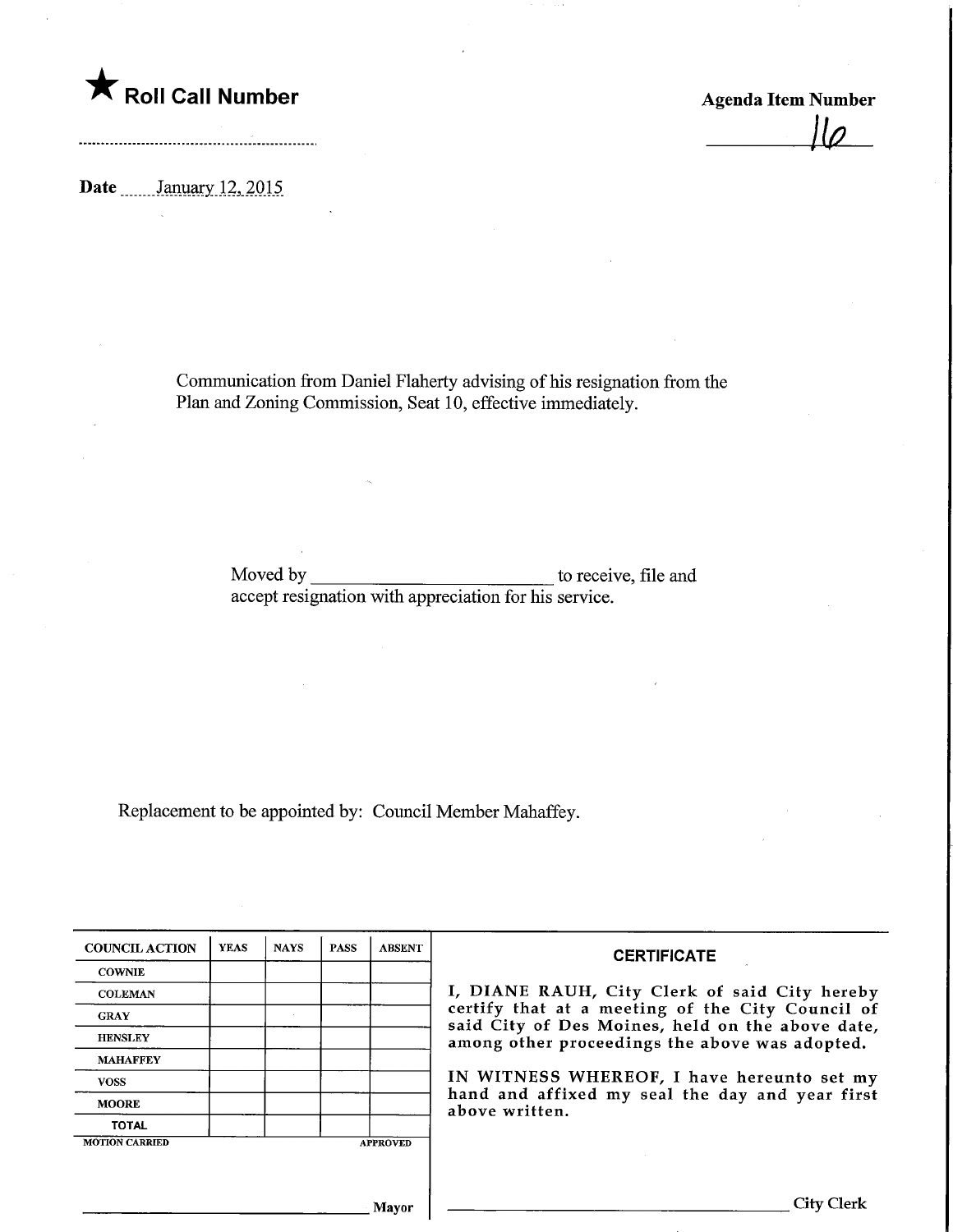r il h n

Daniel L. Flaherty

 $\overline{\varphi}$ 

 $^{2015}$  JAN -5 AM II: 34 $^{3924}$  Richmond Ave. Des Moines, IA 50317 CITY CLERK<br>ES MOINES, 1A

Des Moines City Council

%Robert L. Mahaffey

City Hall, 400 Robert D. Ray Drive

Des Moines, IA S0309

Re: Resignation letter of Daniel L Flaherty

Dear Robert:

This correspondence is to follow up our conversation of my intent to resign from both the Chair position and from the Plan and Zoning Board itself. As I indicated, I will remain and assist you in every way until a replacement is found. My experiences in Scouting have taught me that I need to replace myself and will make every effort to see that job through. I will also be happy to assist my replacement in his or her acclimation to the Board.

I would like to thank you for your support and the support of the Council in my tenure on the Board. It has been an enlightening and rewarding experience. During my tenure I have had the privilege of watching our City grow and flourish, for which it is only now being recognized on a national level. I have been happy to be a part of that process and am rewarded by the ends to which our City has risen.

I have been a member of this body for over 20 years and was recently was injured. Greg Jones and Jacqueline Easley have filled in for me during the initial injury phase and white I thought that the recovery process would be brief, I have discovered much to my chagrin that this is not the case. The injury has somewhat limited me and I believe that I should step aside at this time to allow for my healing and to not limit the forward progress of the City in its movement toward further greatness.

As a result of our By-Laws, Greg Jones will be filling my unexpired term. I know him to be well qualified and pray that God will grant him the temperament necessary to conduct some of those contentious meetings that arise on occasion. I also wish him as much success as I have experienced.

I am looking forward to some time to heal, but would greatly appreciate the opportunity to serve this great City in the future.

Sincerely Unrly Daniel L. Flah'e

Chair and member of the City of Des Moines Plan and Zoning Commission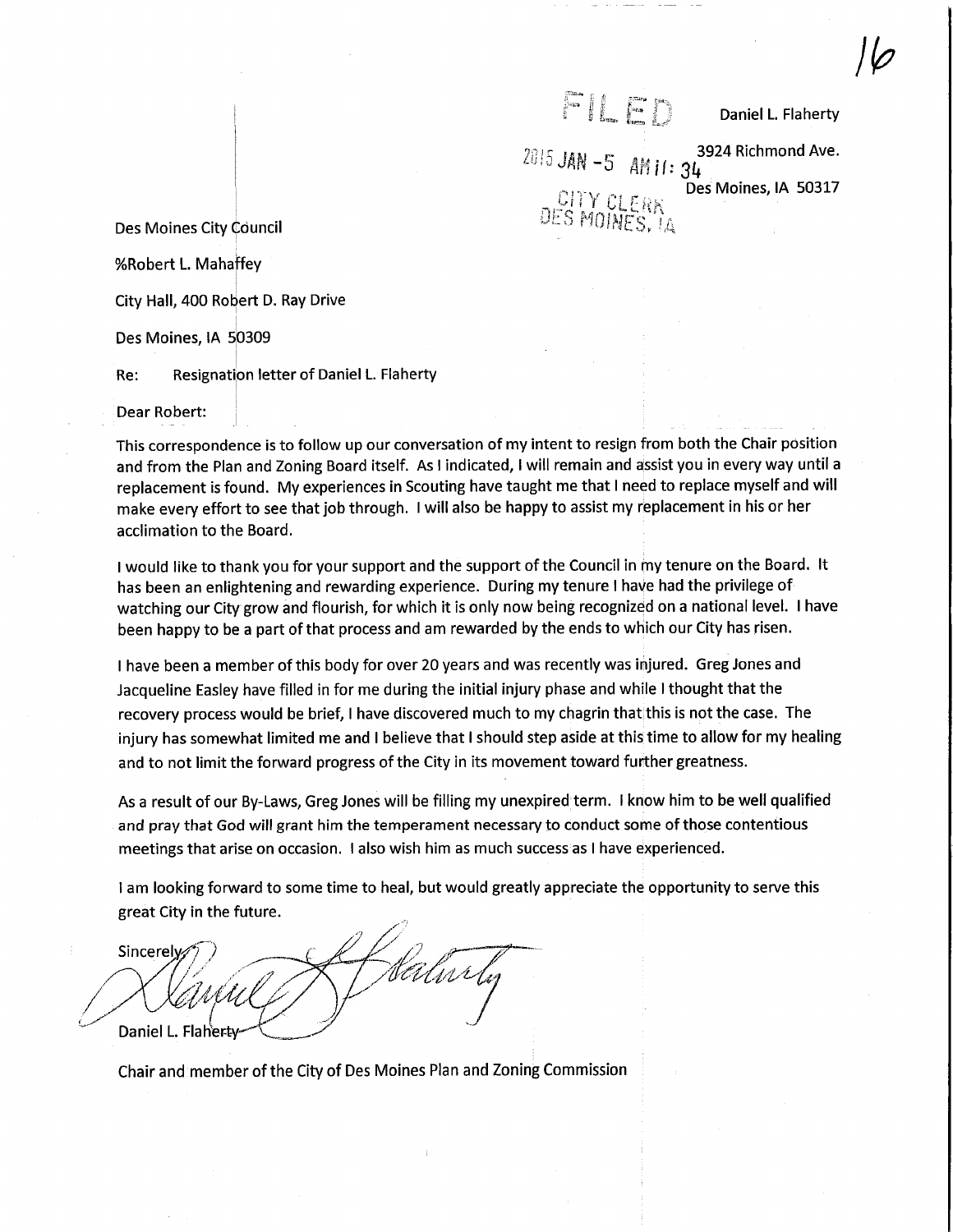Subject: Resignation for  $\mathcal{G}(\mathcal{O})$  . Subject: Resignation for  $\mathcal{G}(\mathcal{O})$ From: "Daniel L. Flaherty" <Dan.Flaherty@polkcountyiowa.gov> Date: 12/17/2014 3:38 PM To: "'BobM@FNGI.net'" <BobM@FNGI.net>

Just a short note confirming our phone conversation and my statement to you that December 18, 2014, will be my last Plan and Zoning meeting as a commissioner. As I indicated in previous correspondence, I am thankful for the opportunity to be able to serve the citizens of Des Moines for this past 20+ years and am happy to know that this city is in the capable hands of the current commission, but it has become increasingly of concern to me that with the undertaking of a future community character plan it is imperative that the city have someone on board who can see the plan to fruition.

Once again I want to thank you for your trust in me and to wish the Plan and Zoning Commission the best in its future endeavors.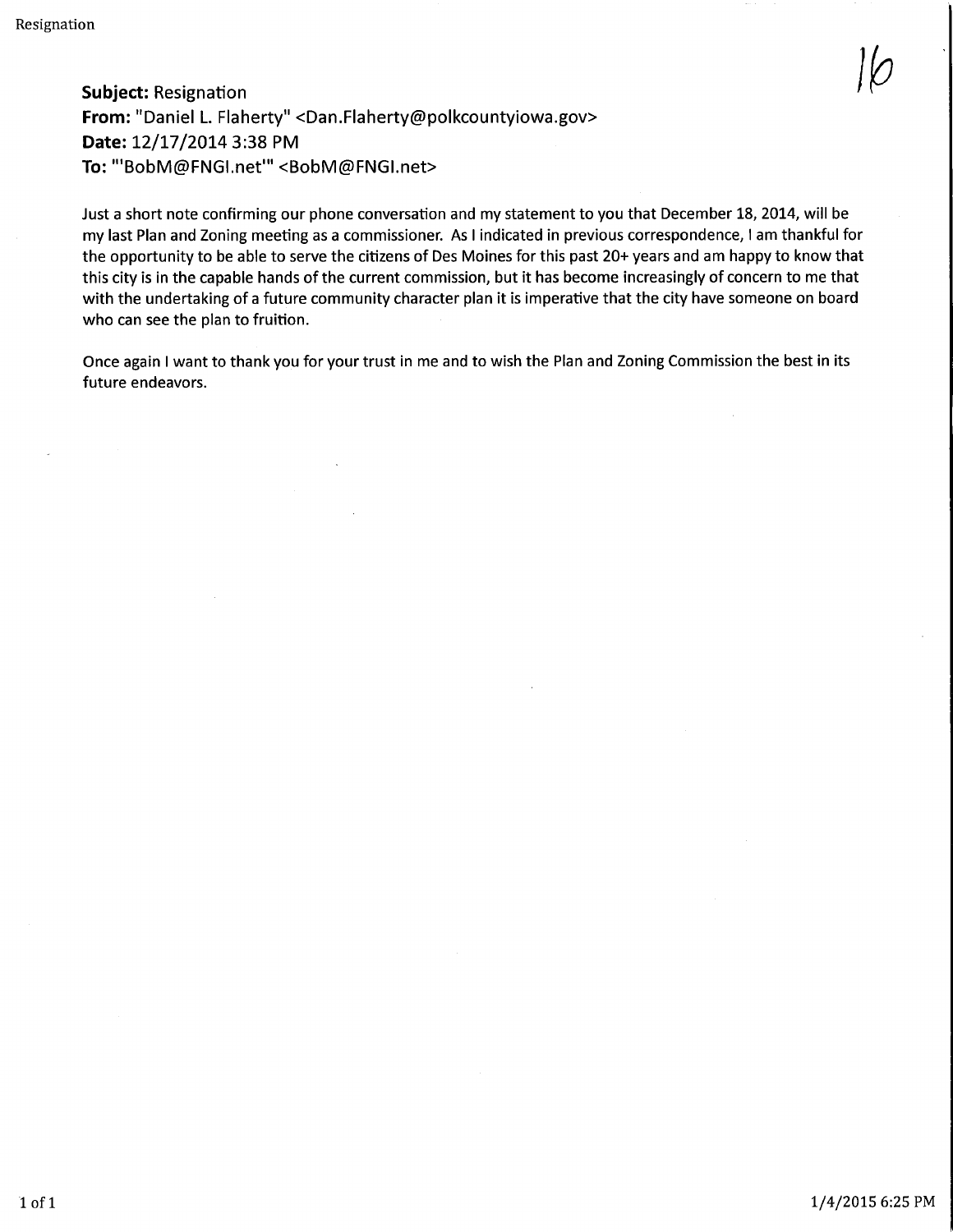## City of Des Moines, Iowa Boards and Commissions Board Composition

 $\cancel{1\varphi}$ 

## Plan and Zoning Commission

| Description:   | Oversees the preparation and administration of the Comprehensive Plan, zoning, long-range<br>planning, subdivision, and public improvements as defined by codes; sets policy; and<br>determines plan and zoning requirements. Iowa Code Section 414.6 |
|----------------|-------------------------------------------------------------------------------------------------------------------------------------------------------------------------------------------------------------------------------------------------------|
| Staff contact: | Erik Lundy (283-4144)                                                                                                                                                                                                                                 |
| Term length:   | Five years                                                                                                                                                                                                                                            |
| Expiration:    | First Monday in July                                                                                                                                                                                                                                  |
| Meetings:      | 5:30 PM and 6:00 PM, First and third Thursdays of each month, Informational meeting - 5:30<br>PM when (scheduled); actual meeting 6:00 PM Public Hearings                                                                                             |
| Location:      | 400 Robert D Ray Drive                                                                                                                                                                                                                                |
|                | City Hall, Second floor, Room: City Council Chambers                                                                                                                                                                                                  |
| Requirements:  | GENDER BALANCE REQUIRED - Fifteen members qualified by knowledge or experience<br>to act in matters pertaining to the development and execution of a city plan; no member may<br>hold an elective office in the municipal government.                 |

Prof. requirements:

 $\hat{\mathcal{A}}$ 

|                                                                                                  | <b>Member Information</b>                                                     |                                                                                                  |                                                                                           |  |  |  |
|--------------------------------------------------------------------------------------------------|-------------------------------------------------------------------------------|--------------------------------------------------------------------------------------------------|-------------------------------------------------------------------------------------------|--|--|--|
| Dory L Briles<br>3501 SW 33rd Street<br>Des Moines 50321<br>Seat: 07 - Citizen of DM             | $(C)$ :<br>$(D)$ :<br>515 778-4732<br>(E): 515 256-7949<br>$(W)$ :            | Term expires:<br>Took office:<br>Appointed by:<br>Residing in Ward: 3<br>Eligibility:<br>Gender: | 7/1/2014<br>12/3/2012<br>6 - At Large B - Coleman<br>Eligible for reappointment<br>Female |  |  |  |
| Jo Anne Corigliano<br>2611 S.E. 7th<br>Des Moines 50315<br>Seat: 15 - Citizen of DM              | $(C)$ :<br>$(D)$ :<br>$(E)$ :<br>515 243-7738<br>(W): 515 000-0000            | Term expires:<br>Took office:<br>Appointed by:<br>Residing in Ward: 4<br>Eligibility:<br>Gender: | 7/1/2018<br>1/28/2008<br>4 - Ward 4<br>Eligible for reappointment<br>Female               |  |  |  |
| Jacqueline R Easley<br>3113 Southern Hills Drive<br>Des Moines 50321<br>Seat: 04 - Citizen of DM | $(C)$ :<br>$(D)$ :<br>(E): 515 243-3803<br>(W): 515 245-2194                  | Term expires:<br>Took office:<br>Appointed by:<br>Residing in Ward: 3<br>Eligibility:<br>Gender: | 7/2/2012<br>7/14/2008<br>5 - At Large A - Moore<br>Eligible for reappointment<br>Female   |  |  |  |
| Timothy A Fitzgerald<br>2224 Evergreen Avenue<br>Des Moines 50320<br>Seat: 14 - Citizen of DM    | $(C)$ .<br>515 554-5036<br>$(D): 515243-7271$<br>(E): 515 246-9855<br>$(W)$ : | Term expires:<br>Took office:<br>Appointed by:<br>Residing in Ward: 4<br>Eligibility:<br>Gender: | 7/1/2014<br>5/9/2011<br>4 - Ward 4<br>Eligible for reappointment<br>Male                  |  |  |  |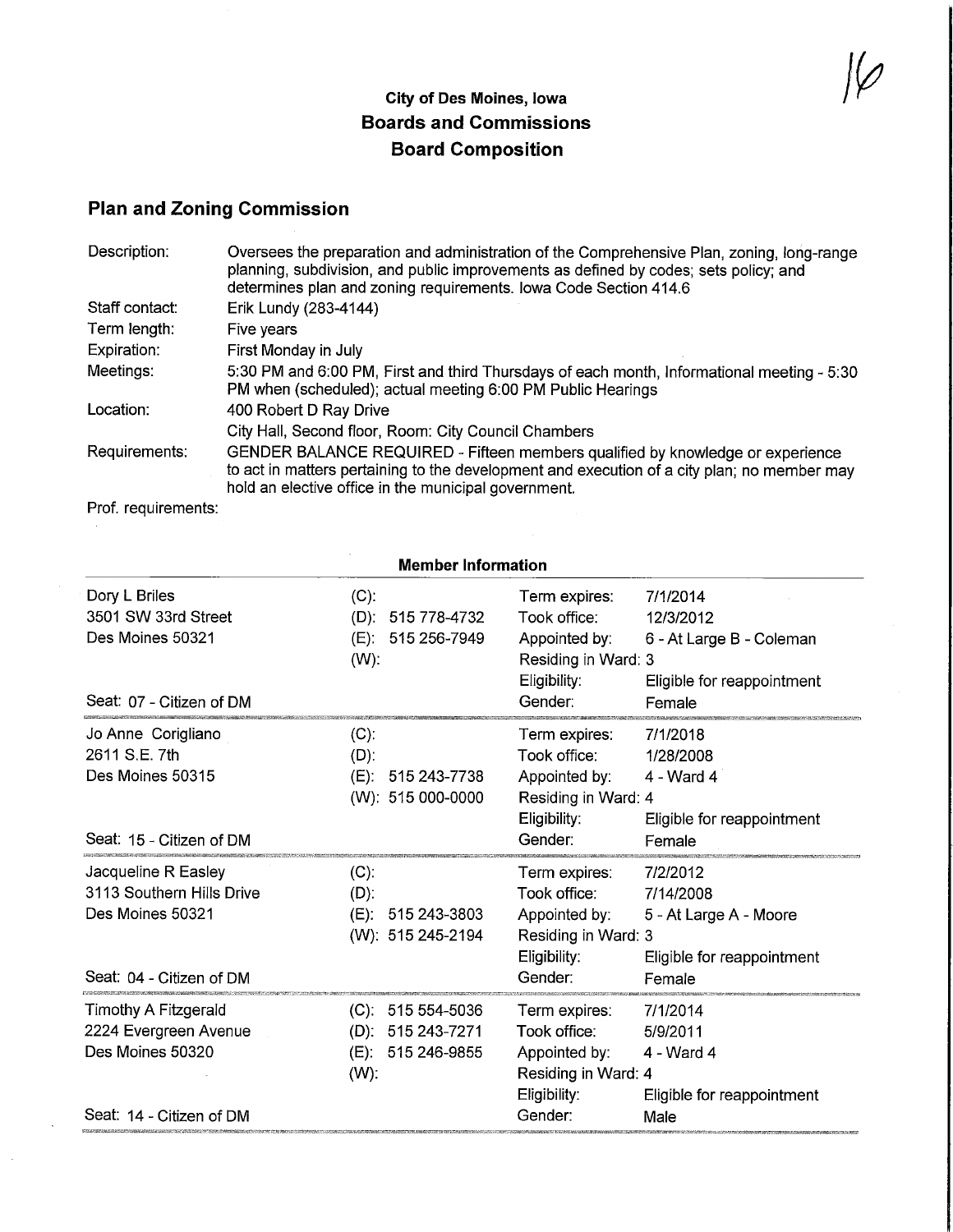Board Composition January 05,2015 Page 2 of 3

 $\hat{\mathcal{H}}$ 

|                                                                                             | <b>Member Information</b>                                              |                                                                                                  |                                                                                   |  |  |  |
|---------------------------------------------------------------------------------------------|------------------------------------------------------------------------|--------------------------------------------------------------------------------------------------|-----------------------------------------------------------------------------------|--|--|--|
| Daniel L Flaherty<br>111 Court Avenue #340.<br>Des Møines 50309<br>Seat: 10 - Citizen of DM | $(C)$ :<br>(D):<br>(E): 515 266-0625<br>(W): 515 286-3348              | Term expires:<br>Took office:<br>Appointed by:<br>Residing in Ward: 3<br>Eligibility:<br>Gender: | 7/5/2009<br>2/19/1996<br>$2 - Ward$ 2<br>Not eligible for reappointment<br>Male   |  |  |  |
| Jann Freed<br>3304 Terrace Drive<br>Des Moines 50312<br>Seat: 03 - Citizen of DM            | $\lambda(C)$ :<br>(D): 515 360-5691<br>(E): 515 274-2798<br>$(W)$ :    | Term expires:<br>Took office:<br>Appointed by:<br>Residing in Ward: 3<br>Eligibility:<br>Gender: | 7/1/2016<br>7/15/2013<br>7 - Mayor<br>Eligible for reappointment<br>Female        |  |  |  |
| John D Hilmes<br>5115 Woodland Avenue<br>Des Moines 50312<br>Seat: 13 - Citizen of DM       | $(C)$ :<br>(D): 515 288-0145<br>(E): 515 277-1266<br>(W): 515 288-0145 | Term expires:<br>Took office:<br>Appointed by:<br>Residing in Ward: 3<br>Eligibility:<br>Gender: | 7/1/2015<br>7/26/2010<br>3 - Ward 3<br>Eligible for reappointment<br>Male         |  |  |  |
| Gregory C Jones<br>526 E Grand Avenue<br>Des Moines 50309<br>Seat: 01 - Citizen of DM       | $(C)$ :<br>$(D)$ :<br>(E): 515 276-0782<br>(W): 515 280-8026           | Term expires:<br>Took office:<br>Appointed by:<br>Residing in Ward: 4<br>Eligibility:<br>Gender: | 7/1/2012<br>9/13/2002<br>7 - Mayor<br>Not eligible for reappointment<br>Male      |  |  |  |
| William C Page<br>520 East Sheridan<br>Des Moines 50313<br>Seat: 11 - Citizen of DM         | $(C)$ :<br>$(D)$ :<br>(E): 515 243-5740<br>(W): 515 243-5740           | Term expires:<br>Took office:<br>Appointed by:<br>Residing in Ward: 2<br>Eligibility:<br>Gender: | 7/1/2016<br>10/26/2009<br>2 - Ward 2<br>Eligible for reappointment<br><b>Male</b> |  |  |  |
| Jonathan Rosenbloom<br>4015 Ashby Avenue<br>Des Moines 50310<br>Seat: 02 - Citizen of DM    | (C): 515 760-8704<br>(D): 515 271-4164<br>(E): 515 760-8704<br>$(W)$ : | Term expires:<br>Took office:<br>Appointed by:<br>Residing in Ward: 1<br>Eligibility:<br>Gender: | 7/1/2017<br>12/8/2014<br>7 - Mayor<br>Eligible for reappointment                  |  |  |  |

 $\alpha$